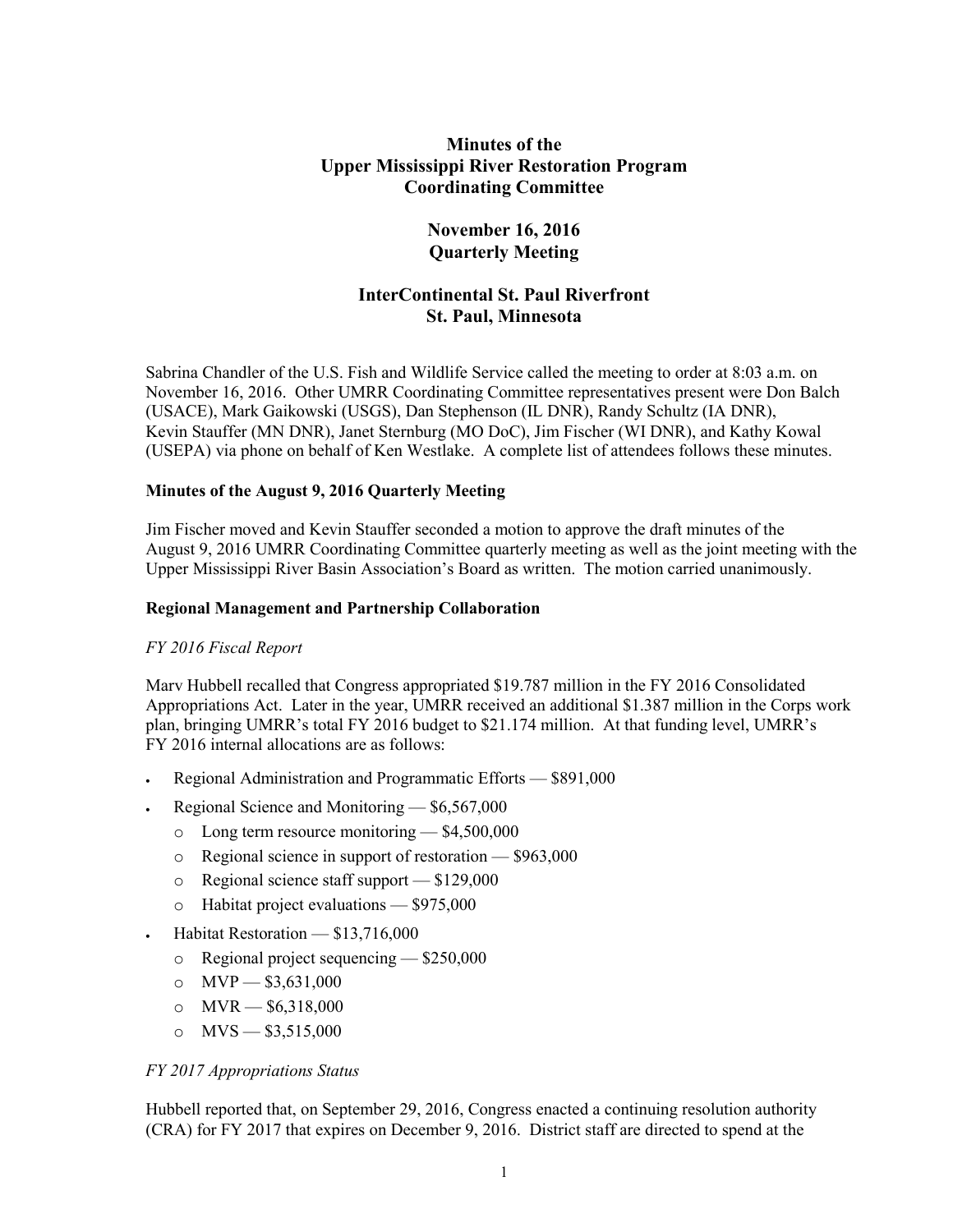CRA-level, which is \$21.174 million. At this funding scenario, UMRR's FY 2017 internal allocations are as follows:

- Regional Administration and Programmatic Efforts \$761,000
- Regional Science and Monitoring \$6,714,000
	- o Long term resource monitoring \$4,610,000
	- o Regional science in support of restoration \$1,000,000
	- o Regional science staff support \$129,000
	- o Habitat project evaluations \$975,000
- $\cdot$  Habitat Restoration  $$12,525,000$ 
	- o Regional project sequencing \$150,000
	- $\circ$  MVP \$4,005,700
	- o  $MVR = $4,363,600$
	- o  $MVS = $4,005,700$

Hubbell noted that the Corps transferred funds among the UMRS Districts in FY 2016 in order to get critical work accomplished and to maximize the amount of funds obligated. The FY 2017 allocations to all three Districts reflect rebalancing of those internal transfers.

In response to questions from Kirsten Mickelsen and Janet Sternburg, Hubbell confirmed that the funding allocated to HREP evaluations is consistent with past years and includes an assessment of construction techniques, site visits with sponsors, and chemical, physical, and biological responses to the project features. Sternburg expressed concern that the HREP evaluation money is included in LTRM's allocation, making the money provided to science appear larger than it is. She recalled that project evaluations have historically been accounted under the HREP category. Hubbell explained that Corps leadership has expressed concern about its funding going to other agencies. This change in accounting attempts to respond that not all funds for science and monitoring are distributed to USGS and the states.

In response to a question from Jim Fischer, Hubbell explained that HREP monitoring information is located in a few different areas. This includes spreadsheets, databases, various documents, individual project evaluation reports, and the Environmental Design Handbook. Hubbell explained that participants at the September 27-29, 2016 HREP Team Meeting concluded that the individual project evaluations are not an entirely effective approach at describing success in meeting ecological objectives. The Corps is currently in the process of revamping these reports and the way that UMRR approaches project evaluations. Fischer encouraged the Corps to centralize this information into an easilyaccessible location. Hubbell agreed and recognized the need to examine the benefits of habitat projects beyond the study boundary. Mickelsen stressed the need to evaluate the cumulative impact of projects in improving ecological health and better understanding how projects recreate habitats at local scales. This will be incredibly important as the competition for funding further increases. Sabrina Chandler clarified that the existing approaches to HREP evaluations are mostly focused on determining whether the Corps and sponsor have fulfilled their respective obligations.

### *FY 2018 President's Budget*

Hubbell reported that the Office of the Assistant Secretary for the Army for Civil Works [ASA(CW)] and the Office of Management and Budget (OMB) are currently deliberating over the Corps' FY 2018 budget. Hubbell said OMB issued April 29, 2016 guidance for the FY 2018 budget process and criteria. The guidance suggests that there will not be a formal budget request and pass-back, but instead requests that agencies describe the baseline budget and any rational for proposed changes in funding levels.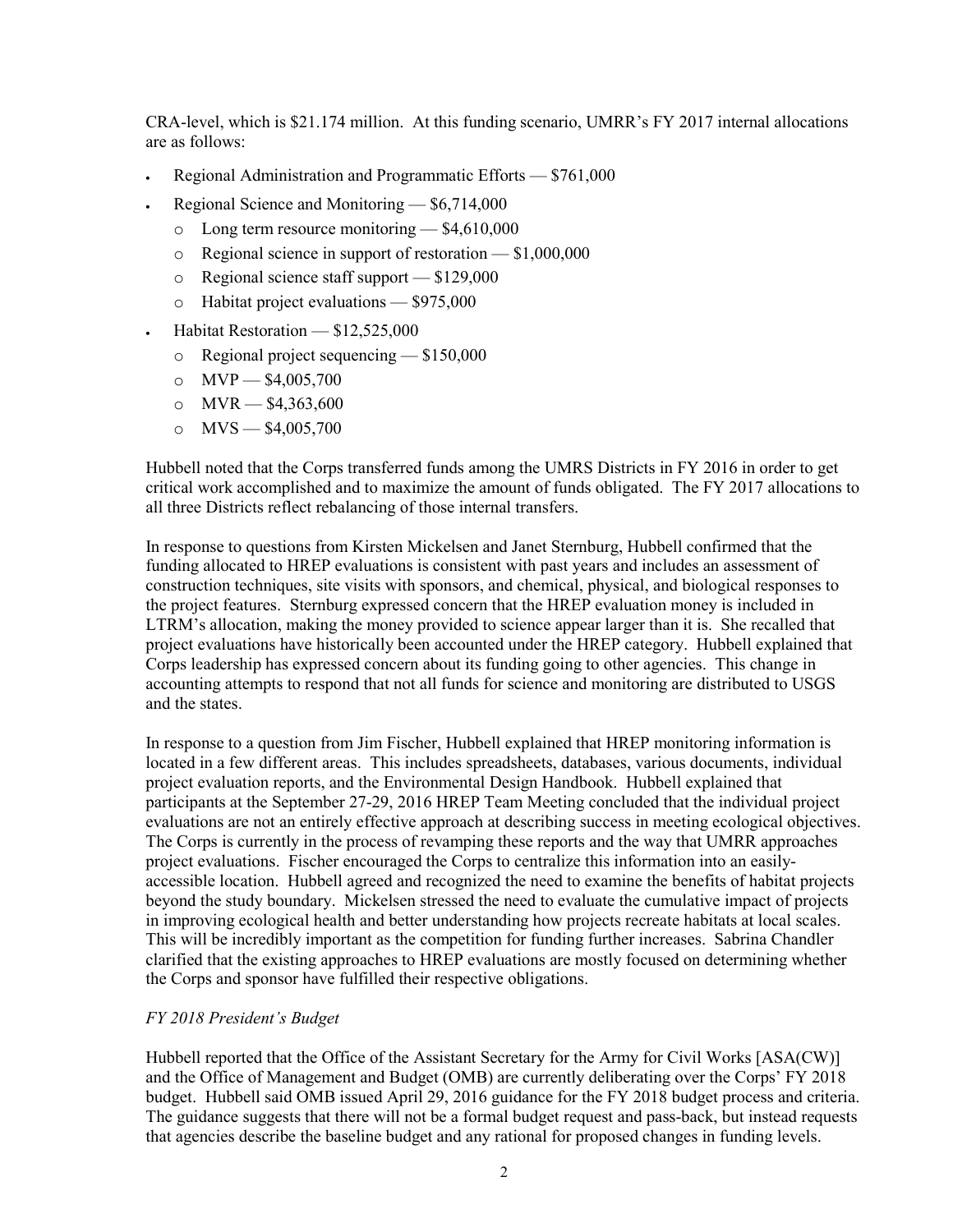However, Hubbell noted that the Corps has been approaching the FY 2018 budget development using the previous fiscal year's process. Hubbell said he participated on a November 8, 2016 conference call with staff from the ASA(CW)'s office and OMB regarding the FY 2018 UMRR budget request.

### *New Budget Process Potentially Starting in FY 2019*

Hubbell remarked on the unprecedented amount of scrutiny that ASA(CW)'s office and OMB placed on all Corps project and program funding requests throughout the FY 2018 budget development process. Hubbell said he believes that Division and District staff did an excellent job of justify the request for UMRR, including articulating its implementation. In addition, the Corps outlined a six-year plan for implementation, demonstrated accountability through a number of metrics, and offered explanations of UMRR's importance. Hubbell said that UMRR's low cost-per-acre restored metrics were wellreceived. UMRR's average cost-per-acre is \$3,000, when accounting for funds spent on formulating, constructing, and monitoring projects. The average cost-per-acre is \$5,238 when accounting for all funds allocated to the program over time. UMRR's average obligation rate was 94.8 percent between FYs 2011 and 2013 and 99.2 percent between FYs 2014 and 2016. Other highlighted restoration accomplishments in the past six years include completing seven projects spanning 26,610 acres, initiating construction on five habitat projects spanning 14,400 acres, completing feasibility reports for seven habitat projects, and initiating studies on 11 additional habitat projects. Science accomplishments that were highlighted in the FY 2018 budget process included Light Detection and Ranging (LiDAR), land cover/land use, bathymetric, and topobathy datasets. In addition, the value of UMRR's monitoring network was underscored as was the research and analysis achievements and capabilities, particularly for the development of landscape, health, and resilience indicators and the impacts of Asian carp. Hubbell illustrated the scheduled six-year plan as presented to Corps leadership, using the following diagram:

|                                                            | FY17 | <b>FY18</b> | FY19 | FY20 | FY21                          | <b>FY22</b>                    |
|------------------------------------------------------------|------|-------------|------|------|-------------------------------|--------------------------------|
| <b>Rice Lake Stage I</b>                                   |      |             |      |      |                               |                                |
| <b>Lake Odessa</b>                                         |      |             |      |      |                               |                                |
| Pool 12 Stage I                                            |      |             |      |      | <b>HREP Feasibility Phase</b> |                                |
| Pool 12 Stage II                                           |      |             |      |      | <b>HREP P&amp;S Phase</b>     |                                |
| Pool 12 Stage III                                          |      |             |      |      |                               |                                |
| <b>Huron Island Stage I</b>                                |      |             |      |      |                               | <b>HREP Construction Phase</b> |
| <b>Huron Island Stage II</b>                               |      |             |      |      | <b>HREP O&amp;M Phase</b>     |                                |
| <b>Huron Island Stage III</b>                              |      |             |      |      |                               |                                |
| Emiguon                                                    |      |             |      |      |                               |                                |
| <b>Beaver Island Stage I</b>                               |      |             |      |      |                               |                                |
| <b>Beaver Island Stage II</b>                              |      |             |      |      |                               |                                |
| <b>Beaver Island Stage III</b>                             |      |             |      |      |                               |                                |
| Keithsburg Stage I                                         |      |             |      |      |                               |                                |
| Keithsburg Stage II                                        |      |             |      |      |                               |                                |
| <b>Boston Bay</b>                                          |      |             |      |      |                               |                                |
| <b>Steamboat Island Stage I</b>                            |      |             |      |      |                               |                                |
| <b>Snyder Slough</b>                                       |      |             |      |      |                               |                                |
| <b>Delair Division</b>                                     |      |             |      |      |                               |                                |
| <b>Turkey River Bottoms</b>                                |      |             |      |      |                               |                                |
| Capoli Slough, WI                                          |      |             |      |      |                               |                                |
| Conway Lake, IA                                            |      |             |      |      |                               |                                |
| Harpers Slough, IA                                         |      |             |      |      |                               |                                |
| Lower Pool 10 Islands, IA                                  |      |             |      |      |                               |                                |
| McGregor Lake, WI                                          |      |             |      |      |                               |                                |
| North & Sturgeon Lakes, MN                                 |      |             |      |      |                               |                                |
| Weaver Bottoms, MN                                         |      |             |      |      |                               |                                |
| <b>Finger Lakes, MN</b>                                    |      |             |      |      |                               |                                |
| <b>Bass Lake Ponds, MN</b>                                 |      |             |      |      |                               |                                |
| Lake Winneshiek, WI                                        |      |             |      |      |                               |                                |
|                                                            |      |             |      |      |                               |                                |
| Batchtown Mgmt. Area, IL<br><b>Clarence Cannon NWR, MO</b> |      |             |      |      |                               |                                |
| Glades and Godar Wetlands, IL                              |      |             |      |      |                               |                                |
| Harlow, MO                                                 |      |             |      |      |                               |                                |
| Crains Open River Islands, IL                              |      |             |      |      |                               |                                |
| Horseshoe Island, MO                                       |      |             |      |      |                               |                                |
| <b>Oakwood Bottoms, IL</b>                                 |      |             |      |      |                               |                                |
| Piasa and Eagles Nest, IL                                  |      |             |      |      |                               |                                |
| Pool 25 and 26, MO                                         |      |             |      |      |                               |                                |
| Rip Rap Landing, IL                                        |      |             |      |      |                               |                                |
| West Alton Islands, MO                                     |      |             |      |      |                               |                                |
| <b>Ted Shanks, MO</b>                                      |      |             |      |      |                               |                                |
|                                                            |      |             |      |      |                               |                                |

In the future, Hubbell said he anticipates that the Corps will place greater emphasis on accountability – i.e., achieving the planned project implementation schedule – and that flexibility is seemingly decreasing. Hubbell said the six-year projections made now will likely be used to examine budget needs in the future as well as programmatic successes. In response to a question from Janet Sternburg, Hubbell said it is unclear how this new accountability metric might affect UMRR's flexibility in execution. Hubbell said Corps programs and projects faced a very high level of scrutiny, with very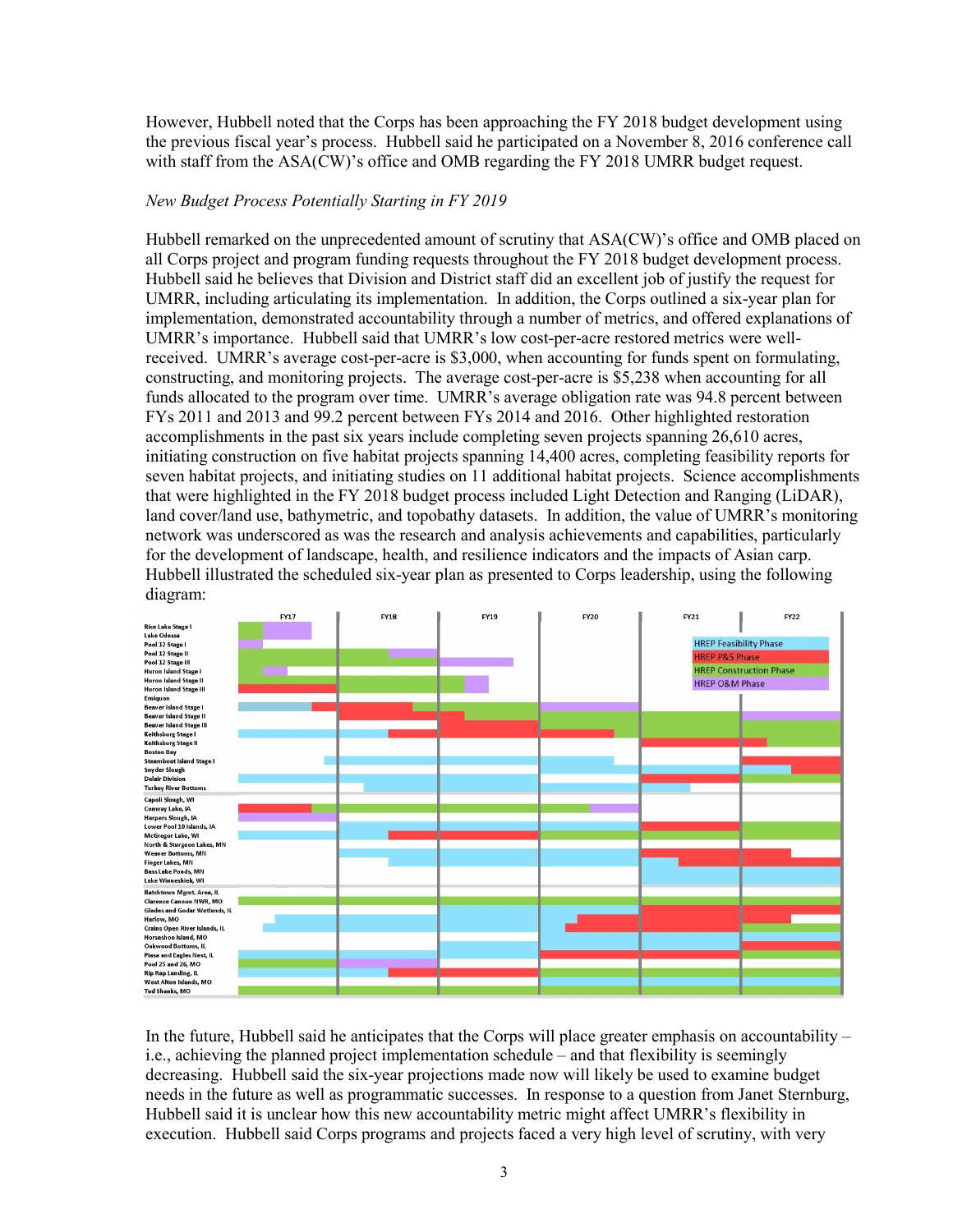detailed examination of FY 2018 budget proposals. Hubbell acknowledged that new documentation approaches and tools are needed to track and report progress.

In response to a question from Jim Fischer, Hubbell said there is not a comparable program or project to gauge UMRR's cost-per-acre average. However, many within the Corps have been impressed with that number. Mark Gaikowski observed that the investment in monitoring and science results in a greater understandings of broad spatial areas, often spanning the entire system. Therefore, the cost-per-acre number is underestimated when accounting all programmatic funds. He encouraged finding a way to integrate the geographic scope that monitoring and research involves. Hubbell agreed. He explained that District staff had very little time to respond to the inquiries and tried to do the best possible to provide accurate and understandable explanations. This year, District staff received many new questions often with only a day or two to respond. Brian Johnson explained that OMB and the ASA's office are struggling with how best to evaluate the Corps ecosystem restoration programs and projects in a similar way, even though they are not comparable. A solution has not yet evolved. However, OMB and ASA have expressed concerns with the way that UMRR reports progress.

Referring to the six-year planning chart, Hubbell noted that the feasibility phase (shown in blue) should be completed within three years. The duration for completing the construction phase is dependent on the complexity of individual habitat projects. UMRR is also working to expedite the O&M phase. The chart assumes a consistent \$20 million budget, and any changes in actual allocations will affect the schedule. District staff continue to stress the importance of balancing projects in all implementation phases and in each UMR District. Hubbell said he hopes that the illustration also helps USFWS and the states, particularly for managing expectations for future participation in project implementation. Hubbell stressed the importance of USFWS' and the states' involvement for advancing habitat projects. Fischer expressed support for the six-year planning chart, noting that it illustrates UMRR's complexity. He believes that the diagram will be helpful for communicating Wisconsin's interest in continuing to participate in UMRR. Sternburg agreed with Fischer's comment, and asked that Hubbell provide an update of the six-year planning chart at each UMRR Coordinating Committee's quarterly meeting. She observed that the graphic will also be helpful for better estimating when individual projects may be completed. Hubbell added that Jeff Houser is currently developing a similar six-year schedule for UMRR's science efforts.

Hubbell said District staff are developing detailed explanations regarding UMRR's programmatic allocations to be prepared for any future questions about its spending. According to Hubbell, OMB and ASA(CW) staff have provided positive feedback to UMRR's 2015-2025 Strategic Plan as well as the ecosystem resilience and Habitat Needs Assessment II efforts.

Brian Johnson reflected on OMB's and ASA(CW)'s examination of UMRR in preparation for the FY 2018 budget. Their questions were unusually detailed and mostly focused on the habitat projects. District staff were required to answer these questions with very limited time to deliberate on responses. Johnson said District staff may receive similar questions related to long term resource monitoring, noting the scrutiny over this spending just a couple years ago. He expressed concern that Corps staff may not be as prepared to justify long term resource monitoring spending with as much detail in limited timeframes. Johnson attributed UMRR's ability to maintain its flexibility in spending due to welldocumented budget explanations and accounting.

Hubbell thanked Johnson for his leadership in preparing the FY 2018 budget for MVD's ecosystem restoration programs and projects. He said Johnson is a major reason that UMRR is well-positioned to compete for funding. Hubbell said Johnson did so well that he has been asked to help develop FY 2019 budgets for all Corps ecosystem restoration programs and projects nation-wide.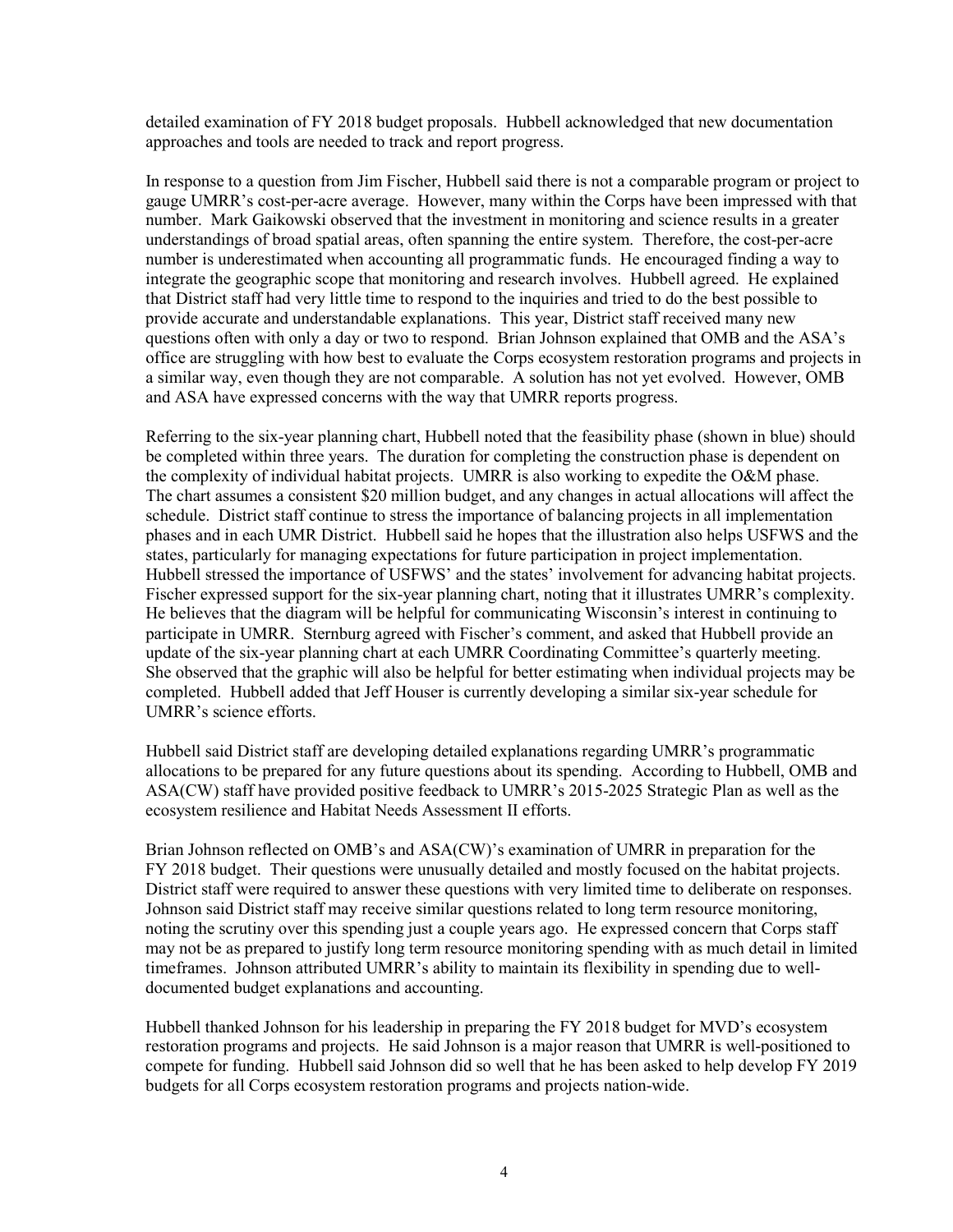Jennie Sauer said USGS has a very rigorous accounting system to track spending of long term resource monitoring funding. Sauer said detailed explanations of the budget can be provided. She said any ability for the Corps to provide lead-time to prepare answers to specific inquiries would be helpful. Johnson said these questions are fairly unpredictable and timeframes to respond have varied between a week to 24 hours. Hubbell said it will be important for the Corps, USGS, and state field stations to remain prepared to provide information about specific efforts.

In response to a question from Dru Buntin, Hubbell said he does not anticipate needing to justify previous budgets. Likely budget questions would focus on current and proposed program allocations. In response to a question from Jeff Houser, Hubbell said LTRM's scopes of work may not provide sufficient detail if the questions received are similar to ones asked about the habitat projects. Johnson observed that he and Hubbell are not intending to sound any alarms as there are no indications that these questions are in fact coming. However, it will be important to have detailed budget information readily available.

Hubbell said District staff put UMRR's budget in the context of its success as measured by total acres benefitted and the ability to affect ecological resilience and address the most pressing habitat needs. Therefore, the ecosystem resilience work and Habitat Needs Assessment II (HNA II) was a primary focus of the FY 2018 budget proposal. Hubbell said UMRR's budget justification also included the statement that UMRR is only restoring the ecosystem at a rate of less than one percent while it is degrading at an average of one to three percent. The HNA II will help to quantify rates of ecological degradation.

### *2016 UMRR Report to Congress*

Hubbell said that District staff plan to send a final draft 2016 UMRR Report to Congress (RTC) to MVD within the next two weeks. The version reflects input from MVD and Headquarters. In late November, MVD is scheduled to transmit the report to Headquarters for which it will then officially submit the report to ASA(CW) Jo-Ellen Darcy, completing the Corps' RTC obligation. In response to a question from Sternburg, Hubbell said the fate of the RTC's transmittal to OMB and Congress is unknown. He recalled that the 2010 RTC was transmitted two years after its completion. [Subsequent to the meeting, Col. Craig Baumgartner sent the draft report to MVD on November 23, 2016. Major General Michael Wehr formally transmitted the report to Corps Headquarters on December 15, 2016.]

Hubbell expressed appreciation to partners who contributed in writing and editing the report and providing information about the program's accomplishments, particularly recognizing the contributions of Kirsten Mickelsen and Karen Hagerty. In response to a question from Sternburg, Hubbell said the report can be shared externally after it is received by ASA(CW) Darcy. Mickelsen noted that a complementary brochure is being developed to help articulate the program's value.

In response to a comment from Mickelsen, Hubbell explained that the Corps substantially modified the policy statements and recommendations as they were articulated in Chapter 5 to reflect the Corps' point of view. This has mostly involved revising the issue statement regarding the challenges with non-federal sponsors executing project partnership agreements (PPAs) and removing the solutions recommended by non-federal partners. Hubbell said District staff concluded these changes were required in order so that the report would ultimately be forwarded to Congress.

## *Project Partnership Agreements*

Buntin said UMRBA continues to work on behalf of the states to resolve challenges for them to execute the Corps' cost-share project partnership agreements (PPAs). UMRBA is currently advocating for provisions to be included in the 2016 water resources development act (WRDA) legislation that would resolve the challenges. UMRBA sent a November 14, 2016 letter to the Senate and House leadership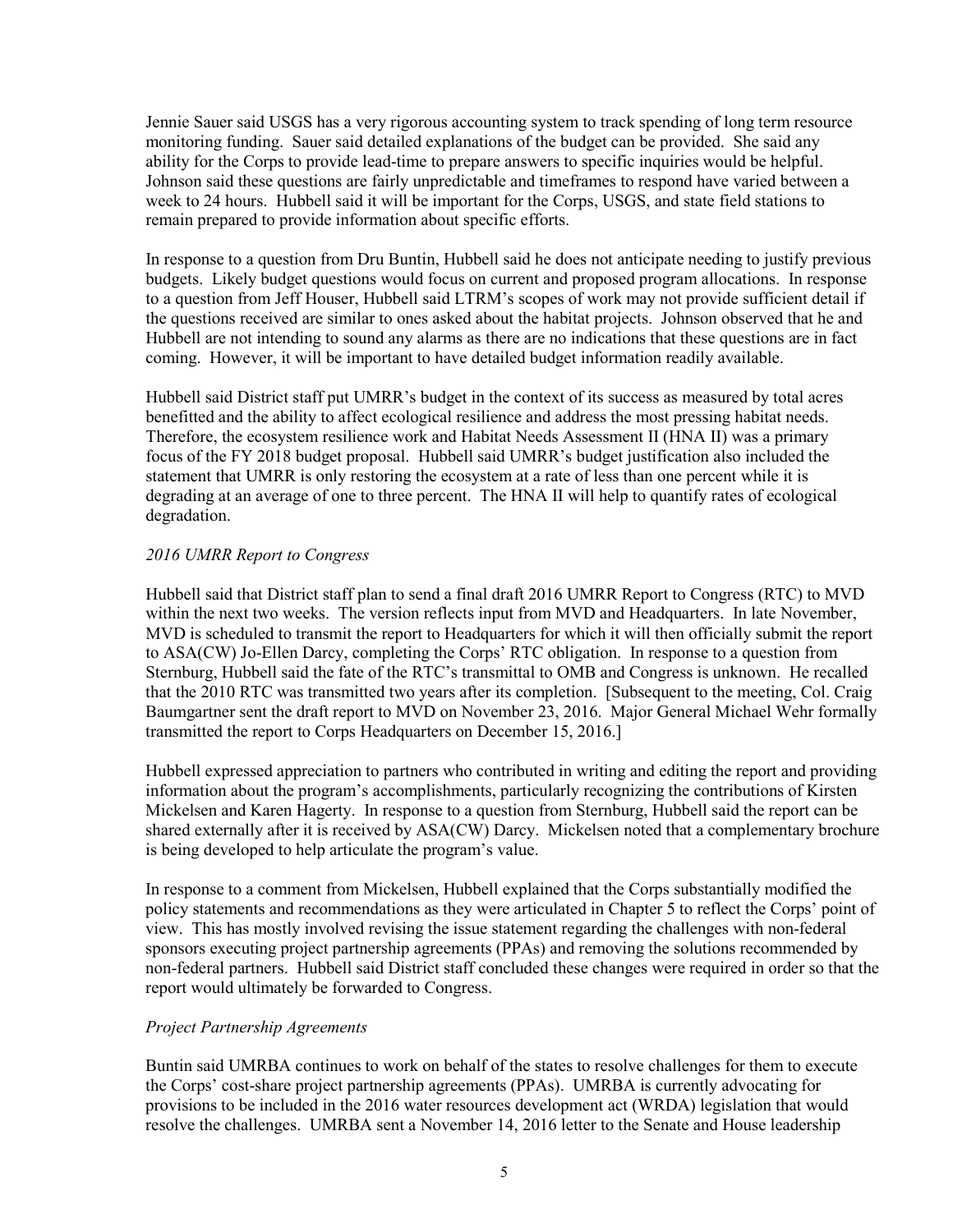explaining the states perspectives on several matters related to WRDA 2016, including the Corps' non-federal sponsor agreements. In particular, the letter articulated the states' preference for including an option to cap non-federal sponsors' OMRR&R obligations to 50 years and to create a more shared approach to liability. In addition, the letter requests that the Corps credit the value of donated goods rather than just the cost of the goods. Buntin explained that WRRDA 2014 directed the Corps to evaluate improvements to its PPA agreements through the National Academy of Public Administration (NAPA). However, the Corps has cited lack of subsequent appropriations for inaction. While Congressional members have expressed concern with the federal government assuming greater responsibility for liability, the states currently have to assume the full liability and all the associated costs. Buntin acknowledged that the agreements do not align with the federal government's push for partner-based approaches to water resource projects. Congressional members asked that the Corps, states, and other non-federal sponsors propose a solution that all partners agree upon.

In response to a question from Hubbell, Buntin explained that some state constitutions and laws prevent them from indemnifying a third party including the federal government because it obligates them to costs that are undefined and unlimited. Buntin said Minnesota has never cost-shared a UMRR habitat project because of the hold and save clause. While other states have executed these agreements in the past, they have indicated their unwillingness to do so going forward. Buntin suggested an in-person meeting with representatives from the Corps, states, and nonprofit organizations to discuss these challenges and potential solutions in an open, frank setting.

Kevin Stauffer echoed Buntin's overview of the problem statement, stating that it would take a significant change in the agreements before Minnesota will serve as a cost share sponsor. Stauffer said District staff explored many avenues for advancing North and Sturgeon Lakes habitat project, but it is being postponed until a non-federal cost share sponsor emerges. Tim Schlagenhaft suggested structuring liability around the likely risks associated with structural and non-structural features in the project agreements. UMRR's North and Sturgeon Lakes project could be used as an example to provide context.

Buntin added that Minnesota is seeking to resolve the PPA challenges for all types of Corps water resource projects, not just ecosystem restoration projects. There was some discussion in the WRDA 2016 negotiations about specifying the liability changes to ecosystem restoration projects only. UMRBA will continue to work with Congressional members, the Corps, states, and nonprofit organizations to find a solution and get the matter resolved. Monique Savage and Chris Erickson explained that any change to the hold and save clause will require Congressional action. However, Corps staff can discuss proposed alternatives to present to Congress for its consideration.

Dan Stephenson asked how other states across the nation are dealing with the indemnification provision. Stauffer mentioned that Minnesota has involved third parties to assume the non-federal sponsorship responsibilities following project planning. Stephenson confirmed that Illinois is no longer able to serve as a cost-share sponsor under the existing O&M and liability obligations. Hubbell said that states have previously asserted that the benefits of implementing projects outweighed the legal requirements in the PPAs. Hubbell asserted that it appears as if that sentiment has changed.

Sabrina Chandler recalled that Corps Director of Civil Works Steve Stockton explained in a June 30, 2016 letter that Congressional action is required to modify the liability clause in the cost-share agreements and that there is no flexibility to alter the existing language. Chandler suggested that the focus be on informing Congressional members of the issues and getting the legislative change needed for non-federal partners to execute the agreements that would also be acceptable by the federal government.

Hubbell pointed out that the Corps' review of its cost-share agreements resulted in its decision to remove a provision that has required tribes to waive their sovereign immunity. Hubbell views that as a positive improvement for implementing projects on tribal lands.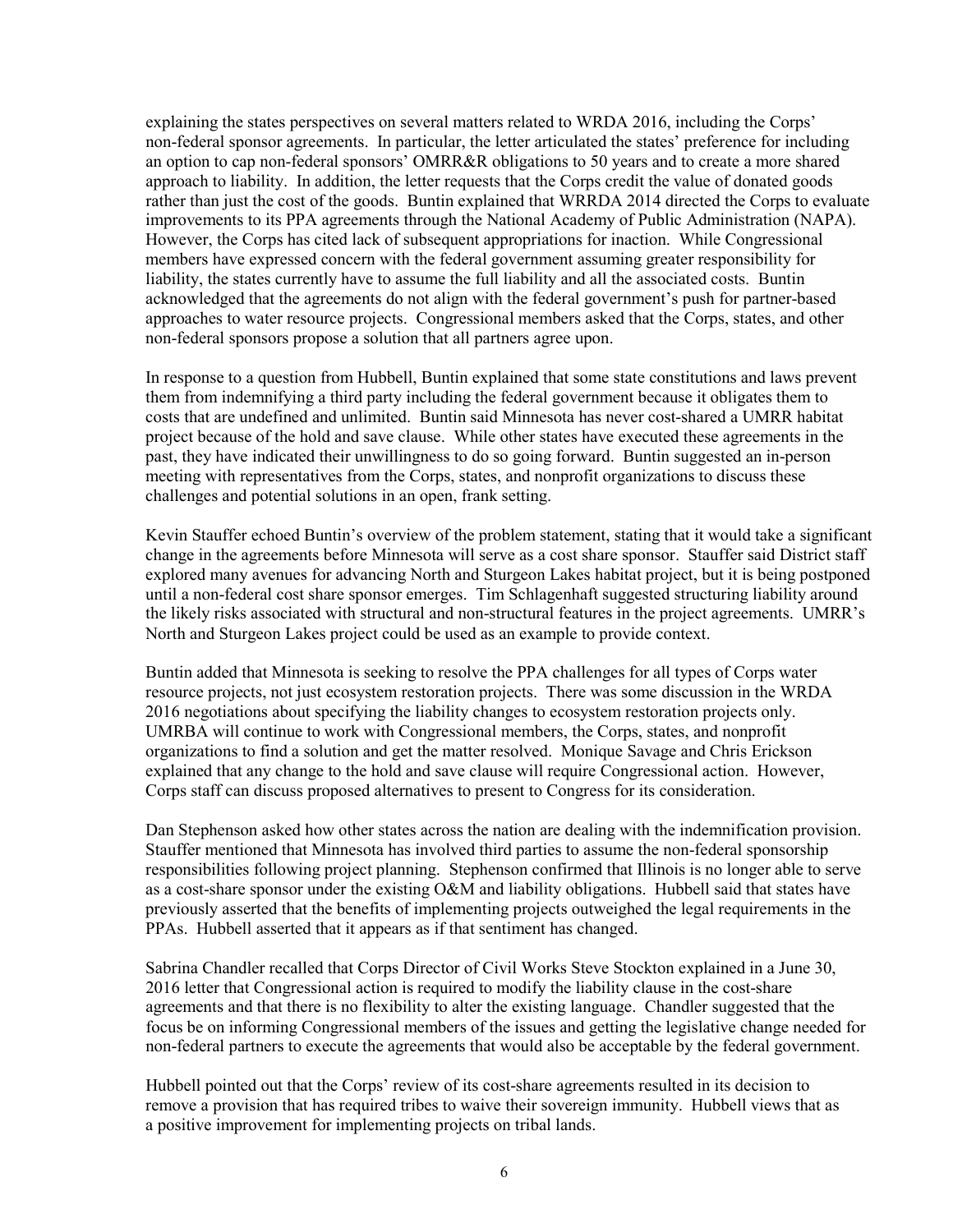In response to a comment by Erickson that the issue is commonly understood, Mickelsen explained that, in developing the 2016 WIIN Act, there was some communication between Congress and the Corps that seemed to indicate some misunderstandings of the Corps' ability to modify the liability terms. UMRBA sent a May 11, 2016 letter to Mr. Stockton seeking written clarification of who would ultimately be responsible for changing the liability requirements and what changes would be necessary. This letter was sent in response to a request from a Congressional staffer because of this misunderstanding. Buntin added that Congressional members also asked for an explanation of how much additional cost the federal government would have to assume from any additional liability. Buntin said UMRBA attempted to explain that this cost cannot be estimated because the liability is unknown and will differ widely depending on each individual project's context. He said UMRBA's planned next step is to facilitate a discussion in D.C. with leadership from the Corps and state agencies and Governors' offices as well as nonprofit organizations that are likely to cost share projects. Chandler said USFWS is happy to participate in the conversations, but cannot be the work-around solution for sponsoring projects. She advised the Corps and states to find some middle ground to propose as a solution. In response to a question from Sternburg, Mickelsen said Illinois Governors staff have worked with Representative Rodney Davis' office to request that the CRS evaluate how other federal agencies such as the Bureau of Land Reclamation handle liability in their non-federal cost share agreements.

Stauffer said Minnesota offered a fairly straightforward and simple solution to allowing the Corps to revise its cost share agreements, as follows: "Notwithstanding any other provision of law, no Federal requirement that a State indemnify the Federal government as a condition of carrying out a water resources development project shall apply if such requirement is incompatible with relevant State law." In response to a question from Chandler, Stauffer clarified that this solution would apply to all types of Corps water resource projects. Mickelsen explained that, while this approach seemingly applies only to states, the assumption is that it would allow the Corps to change its liability structure in its PPA templates so that it would also apply to nonprofit organizations.

### *Non-Federal Partner Outreach*

Buntin emphasized the importance for non-federal sponsors to deliver a shared message to the new Administration and UMRS delegation re the importance of UMRR. Buntin said he wanted to share with partners that UMRBA plans to work with coalitions like Mississippi River Cities and Towns Initiative (MRCTI) and Interstate Council on Water Policy (ICWP) to deliver shared messages to key decision makers. In particular, this includes advocating for full funding for UMRR.

### *Public Outreach and Engagement Activities*

Randy Schultz said the American Fisheries Society sponsored his presentation to the July 18-22, 2016 International Fisheries Section meeting in the United Kingdom where he discussed the UMRS ecosystem and the UMRR's infrastructure and accomplishments, including the  $30<sup>th</sup>$  anniversary. Schultz said participants expressed strong interest in the UMRR program.

#### **Habitat Restoration**

#### *District Reports*

#### St. Paul District

Tom Novak reported that MVP's highest priority construction project is Conway Lake, anticipating initiating construction next on Pool 10 Islands and McGregor Lake. Harpers Slough is ahead of schedule with the project likely being completed in FY 2018. Novak said the North and Sturgeon Lakes HREP is deferred until such time that a non-federal cost share sponsor is identified. MVP will continue to work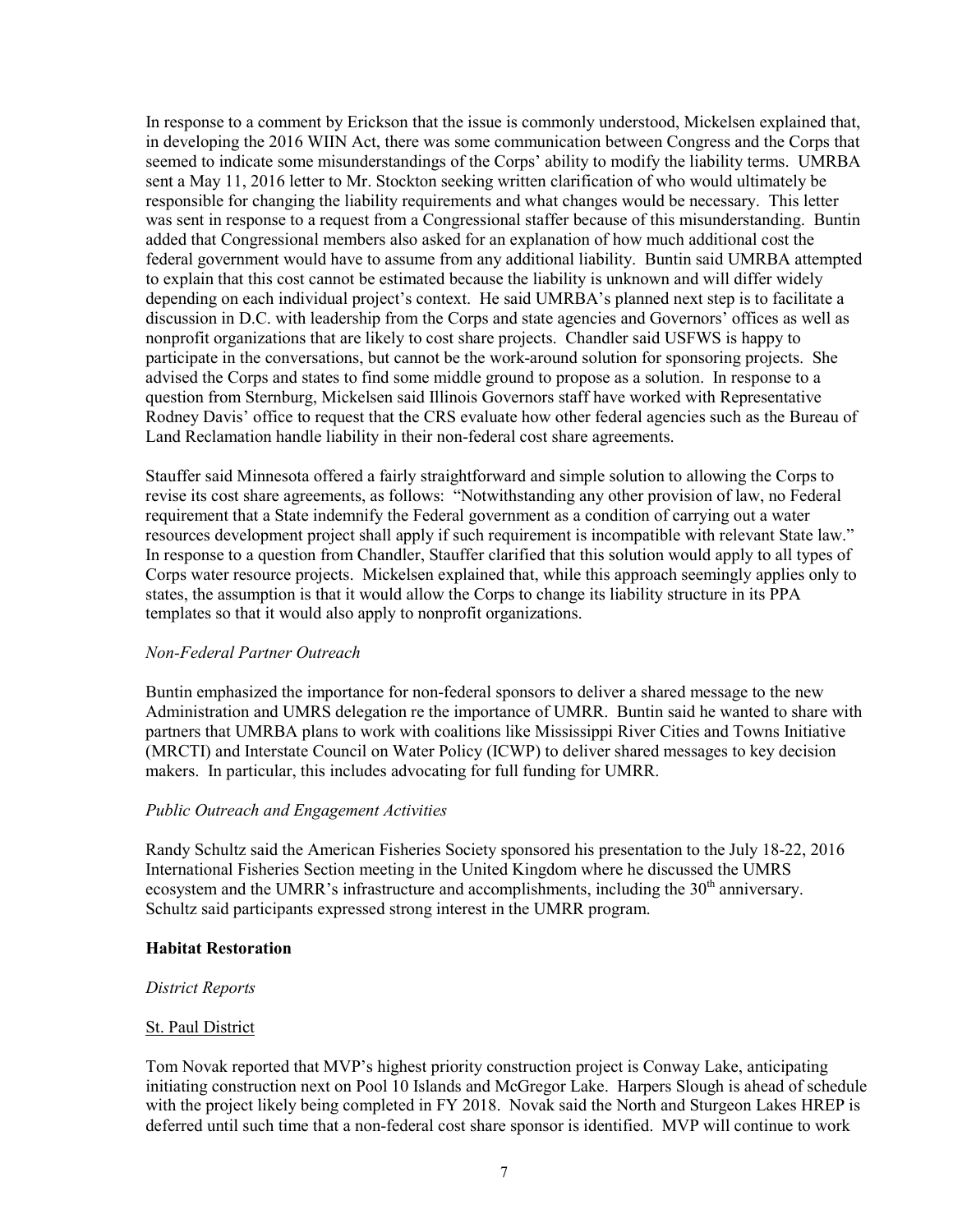with the Fish and Wildlife Work Group to explore alternative options for advancing the project. Novak explained that the Corps is developing evaluation reports for several constructed habitat projects. However, he offered that the evaluations do not effectively link success of the project features with the intended ecological benefits.

In response to a question from Jennie Sauer, Megan Moore explained that the Corps has said it will make modifications to Peterson Lake because it is not currently meeting its intended benefits. Moore said the Lake City Field Station will use this opportunity to do some additional sampling at no cost to evaluate the benefits from the modification. Lake City will do pre-monitoring this winter and then continue to monitor the area as the project is altered.

In response to a question from Jim Fischer, Hubbell and Chandler said that Dave Potter is leading the effort to standardize project monitoring and he recently presented on this at the Fish and Wildlife Interagency Group. Hubbell added that minimum monitoring protocols are established for forested and non-forested wetlands. In response to a question from Fischer, Hubbell explained that habitat project evaluation roles are shared among the project sponsors, Corps, and field stations. Hubbell said the larger push for greater adaptive management of projects needs to be balanced with the desired spending given other program priorities.

### St. Louis District

Brian Markert said Ted Shanks is MVS's greatest construction priority and is being sponsored by Missouri DoC with USFWS involvement as some of project area is under General Plan lands. Markert showcased some of the project features and their importance for providing wildlife habitat. Markert reported that construction was recently initiated on Clarence Cannon with the first contract awarded. The project involves a series of award options to allow for flexibility depending on the appropriations process. He said the Pools 25 and 26 Islands project is in the process of closing out. MVS is finalizing the project's O&M and then will conduct a site visit with USFWS. Markert said MVS is completing evaluations of Stag and Pharrs Islands HREPs. MVS is also actively planning several habitat projects and has several more in the queue. Markert reported that a meeting was held in Mid-December 2016 with Corps Headquarters and NRCS to discuss potential options for advancing the Rip Rap Landing project given conflicting land management policies between the two agencies.

In response to a question from Chandler, Don Balch said the land estate issue emerged in the context of an Omaha District project. Chandler noted that USFWS's solicitor general was involved in the Omaha District project consultation. There are projects in the Open River with similar easement questions, citing Wilkinson Island. She said USFWS would welcome being involved in these discussions.

### Rock Island District

Marv Hubbell reported that planning is being initiated on Delair Division, which is moving ahead of Boston Bay as the project lacks a non-federal sponsor. Lake Odessa is now considered closed-out, with the final inspection recently complete. Hubbell announced that MVR awarded construction contracts for Pool 12 Overwintering Stage III and Huron Island Stage II, and initiated repairs to flood damages at Rice Lake. The feasibility report on Beaver Island will be completed in FY 2017 and a construction contract will be awarded in FY 2018. In response to a question from Janet Sternburg, Hubbell reported that Fox Lake was completed and turned over to USFWS.

### *Habitat Needs Assessment II*

Tim Eagan recognized the delay in advancing the HNA II development process as planned, taking responsibility for lack of progress. Eagan explained that the Habitat Needs Assessment II (HNA II) is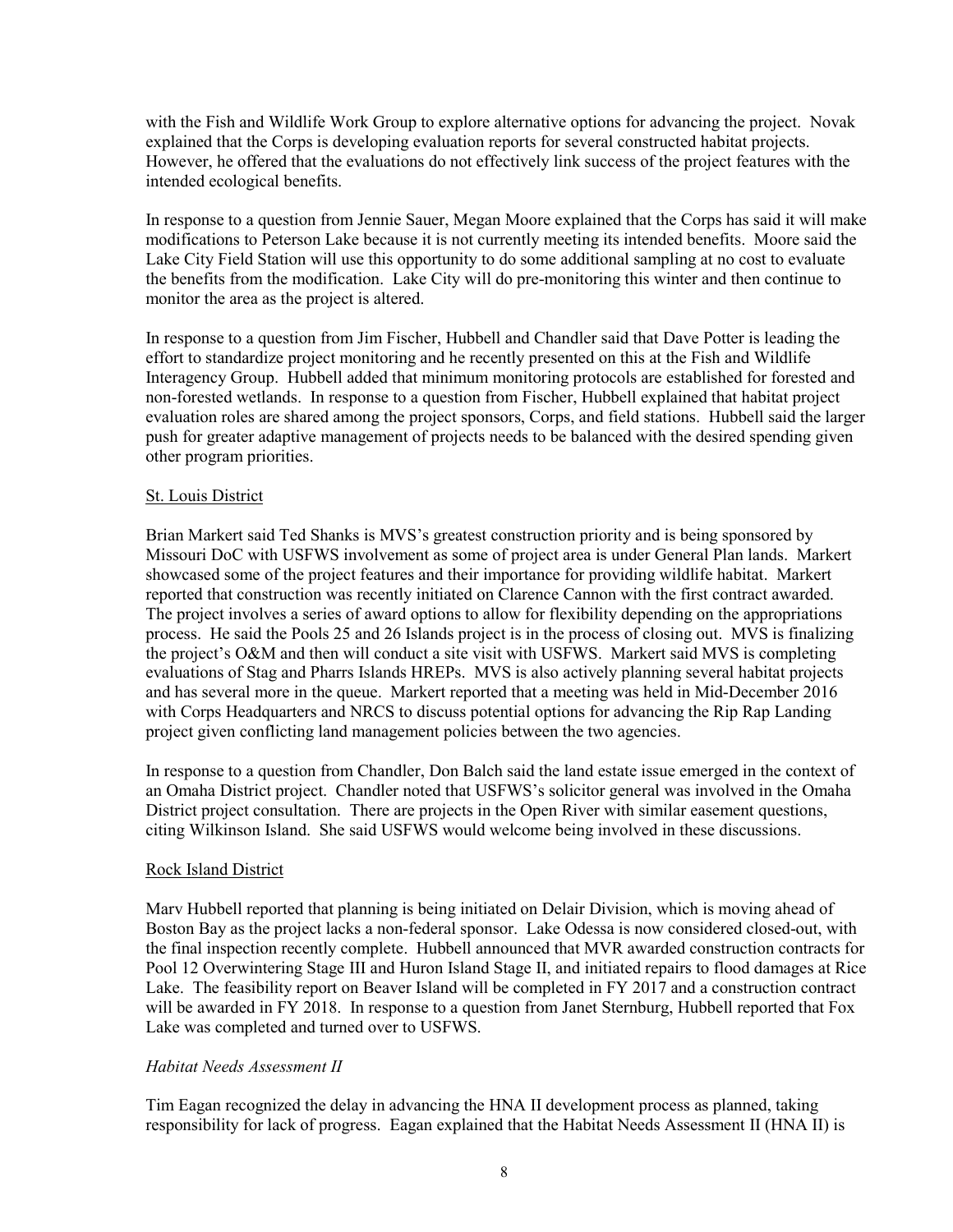moving ahead with two concurrent activities: 1) a system-wide inventory of existing habitat resources and 2) a review of ecological objectives (or desired conditions) to ultimately identify habitat needs and associated restoration projects and other management actions. Eagan said the HNA II Chairs will convene a conference call with the Steering Committee soon and will consult the District-based river teams to reconsider the floodplain reach-based ecological objectives. In addition, a long-range plan will be developed for integrating the information developed during the next year with current management objectives, providing opportunities to define new or modify existing objectives, and combining the system-wide habitat inventory results with the refined management objectives to determine habitat needs.

Sara Schmuecker said she will distribute a questionnaire within the week to the four UMRS Districtbased river management teams asking for input on the existing set of ecological objectives in each floodplain reach, as well as ideas for any additional objectives. The resulting the suite of objectives will be used to characterize existing habitat conditions and define future habitat needs.

Jeff Houser said the HNA II steering committee includes Tom Novak and Kat McCain (USACE), Joe McMullen (USFWS), Mark Gaikowski (USGS), Kathy Kowal (USEPA), Levi Solomon (Illinois Natural History Survey), Kirk Hansen (Iowa DNR), Dan Dieterman (Minnesota DNR), and Matt Vitello (Missouri DoC). Jeff Janvrin will represent the FWWG (St. Paul District), Levi Solomon will represent the FWIC (Rock Island District), and Kat McCain will represent the RRAT (St. Louis District).

Houser said the Committee agreed to approach the HNA II with two main activities occurring simultaneously: assessing the UMRS's existing available habitat (inventory) and determining habitat needs with associated restoration projects and management approaches. Houser explained that the UMRS ecosystem goods/services and objectives will be used as an overarching framework for both identifying habitat needs and ecological resilience as well as the associated restoration needs. Packaged together in defining ecosystem goods/services and objectives are the systemic and reach-based ecological objectives, the USFWS Habitat Management Plan, the Forest Stewardship Plan, and the states' management plans. While the outcomes of the UMRS ecological resilience assessment will inform the system-wide habitat inventory, the inventory will ultimately inform the understanding of ecosystem goods/services and objectives. This essentially creates an inherent feedback loop.

Houser said the goal of the system-wide habitat inventory is to create a geodatabase of UMRS habitat maps of historic habitat conditions and various future scenarios. These maps will incorporate maps of ecologically-meaningful aquatic and floodplain habitats and models of predicted future aquatic and floodplain habitats. Houser overviewed the planned process and steps for developing the habitat maps and models, including using delineating features (e.g., side channels) from aerial photography. Ultimately, the aquatic habitat maps will provide information about the distribution of enhanced aquatic areas with associated tables and statistics of water quality attributes, aquatic vegetation, fish, mussel and waterfowl communities. The floodplain maps will indicate areas of habitat suitability associated with various vegetation types, forest compositions, and age structures among other attributes. Houser said he anticipates completing these maps by the end of FY 2017.

Houser said the HNA II Steering Committee's next steps will include reviewing proposed methods, data, and observations; seeking the river teams' input on ecosystem management objectives; and developing a long range plan for how to integrate new information into the current management objectives, defining new objectives and modifying existing ones, and combining habitat inventory results with the refined management objectives.

Chandler expressed appreciation for the thoughtful presentation, saying that it answered some of her questions regarding the lack of progress thus far and planned process for going forward. In response to a question from Jim Fischer, Houser explained that the Steering Committee will be involved in many of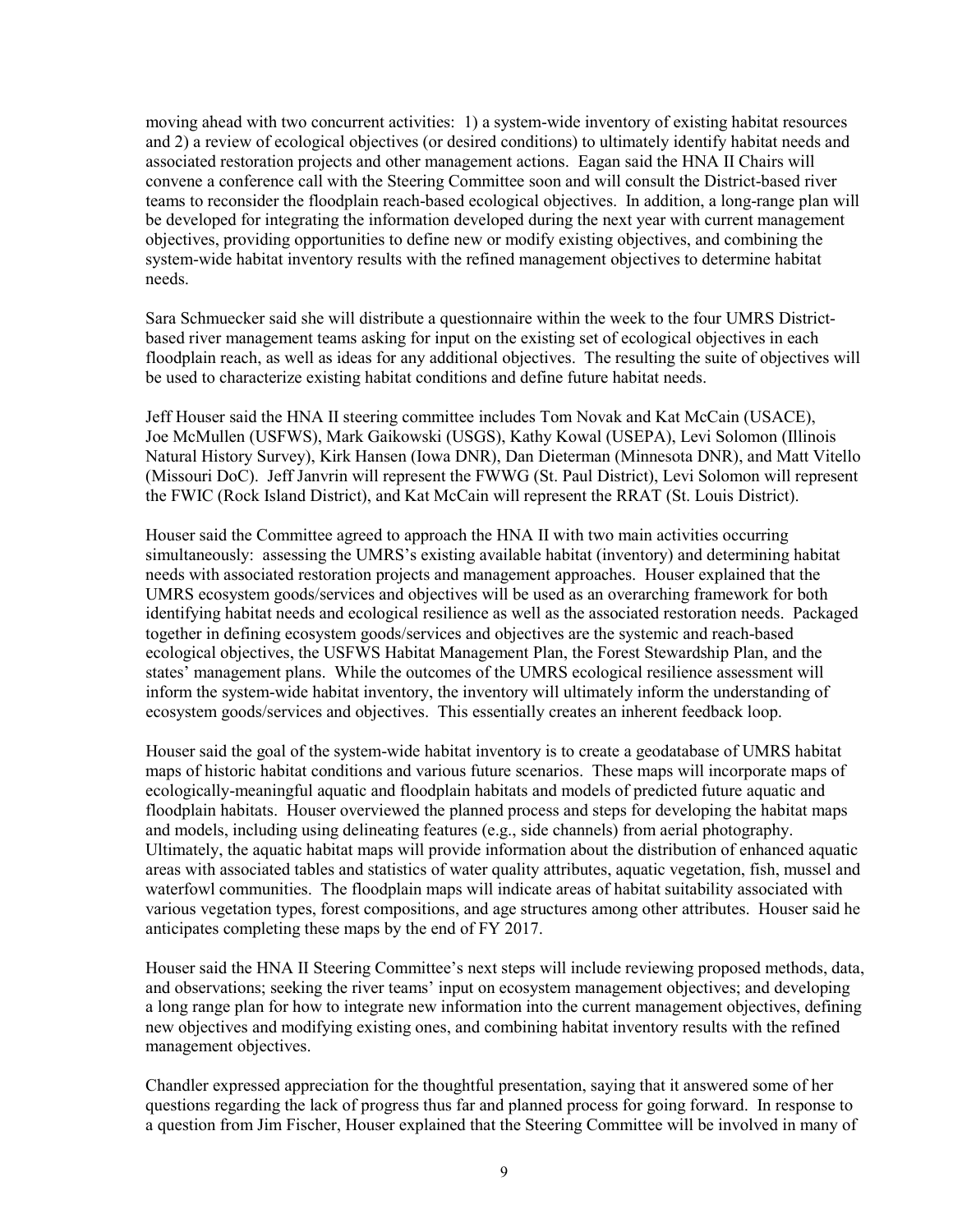the next steps discussed. Eagan said that the tri-chairs will organize a conference call soon with the Steering Committee to discuss these proposed next steps. Houser added that many of these next steps were defined as recommendations in the 2000 HNA. Hubbell clarified that, unfortunately, the Steering Committee was not engaged prior to the roll out of these actions and requests for input to the river teams. Even the tri-chairs were not fully aware of that happening. But there was an opportunity to move ahead on some of the inventory work when some funding became available at the end of the FY 2016. Hubbell said that Nate De Jager pulled together a very helpful summary of the information and tools gained since 2000 that fulfills the recommendations. The next step is to ensure that the management objectives are still correct in order to define future desired conditions.

In response to a question from Jeff Ziegeweid, Houser said drawdowns may be a mechanism to realize a desired future condition. While the HNA II will focus on identifying habitat needs, UMRR employees a separate habitat project planning process where structural and non-structural measures like water level management are considered and evaluated.

### *Water Level Management*

Kevin Stauffer overviewed the water level management presentations and discussion at UMRBA's November 15, 2016 meeting. In the end, the UMRBA Board directed staff to work with an *ad hoc* committee to plan for a regional workshop to bring partners together to discuss the challenges and opportunities for large-scale water level management (WLM). The group will develop objectives and an agenda for partner review. A primary goal will be to foster dialogue about the challenges and opportunities for larger-scale water level management.

Chandler said pool-scale WLM is working very well in the St. Louis District, generating tremendous ecological responses. For various reasons, pool management operates very differently in the St. Paul and Rock Island Districts and there are both real and perceived challenges. Chandler said she believes an interactive, in-person dialogue about challenges and opportunities would be very beneficial.

Stauffer said he and Chandler wanted to talk briefly today to share UMRBA's plans as UMRR is part of the toolbox available to implement WLM both at local- and pool-level scales. Kirsten Mickelsen said she will convene the *ad hoc* group in December and begin planning for the workshop in early 2017 in collaboration with group members. In response to a question from Sternburg, Stauffer said the workshop will discuss the relevant policies and authorities for implementing WLM on the UMRS and discuss various implementation questions, such as incorporating adaptive management principles and how to achieve built-in gains. Chandler and Ken Barr noted that an excerpt of UMRR's 2000 Implementation Guidance regarding its ability to employ large-scale WLM is provided on page C-1 of the agenda packet. The Corps also published a NESP WLM report that would be very informative for the discussion. Mickelsen and Karen Hagerty said they would make the reports available to partners. Chandler asked that individuals interested in participating as part of the *ad hoc* planning group to contact Mickelsen.

Bryan Hopkins said WLM provides a myriad of positive ecological benefits. Hopkins suggested that partners communicate the value of more routine, systemic WLM to offset dredging needs and the impact on other dynamics.

### *2016 UMRR HREP Team Meeting*

Hubbell said the September 27-29, 2016 UMRR HREP Team Meeting was very successful in bringing together a full suite of individuals who contribute to the program's habitat projects and monitoring and science. Hubbell said he believes it showcased the incredible opportunities for integration of UMRR's restoration and science efforts. The meeting included a series of presentations on the Corps project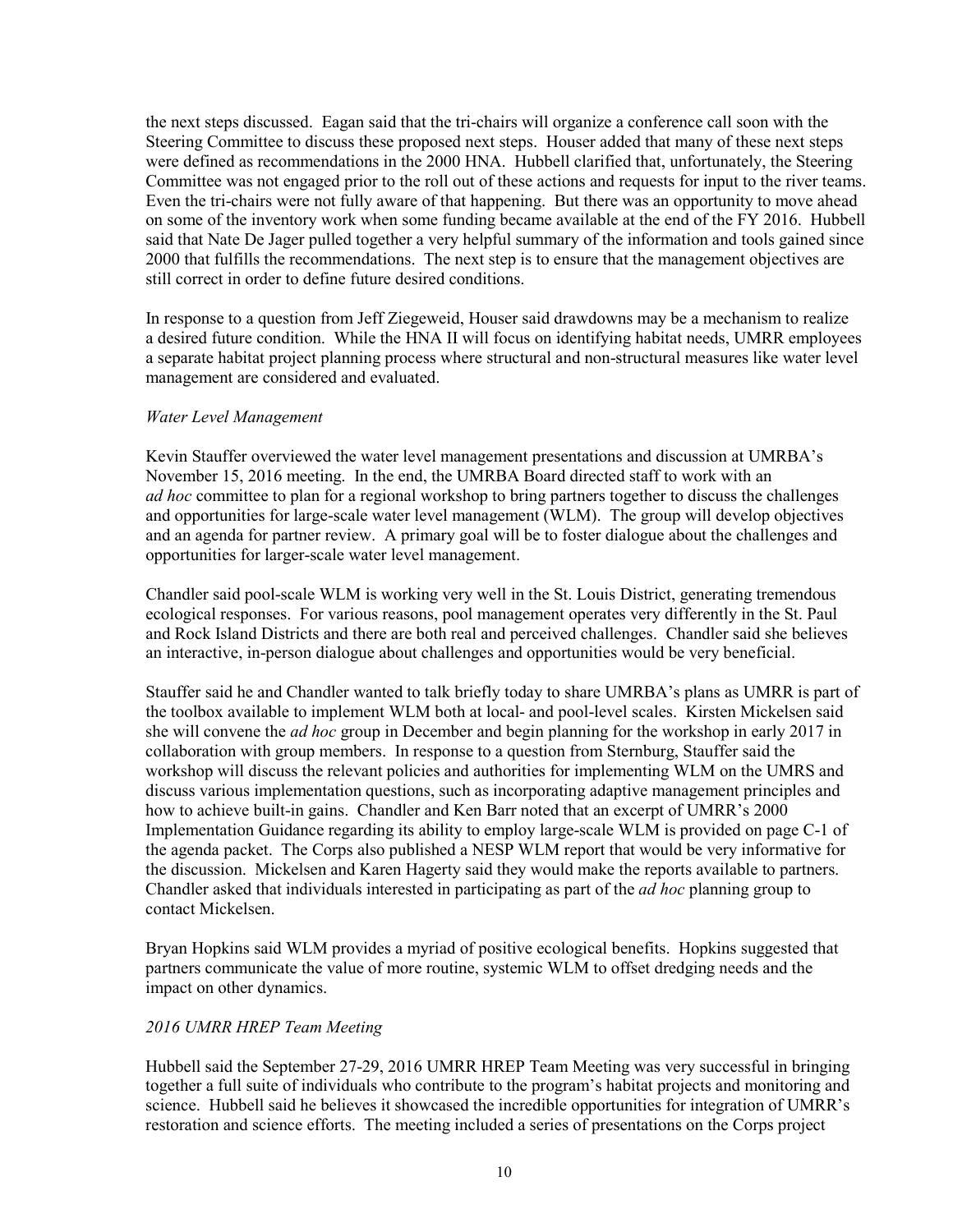development projects, non-federal sponsors' perspectives related to habitat projects, and the opportunities, challenges, and technical aspects of restoration involving water level management, floodplain forests, backwater lakes, and longitudinal and lateral hydraulic connectivity. In addition, presentations were given on LTRM's monitoring design and major findings as well as the ongoing resilience effort. The last day included facilitated discussion about improving HREP monitoring related to aquatic and wetland vegetation, fisheries, floodplain forest, mussels, sedimentation and geomorphology, water quality, and wildlife.

Chandler said she was not able to attend, but heard very positive feedback about the meeting. Chandler said she hopes similar meetings will be held in the future.

## **Long Term Resource Monitoring and Science**

# *FY 2016 2nd Quarter Highlights*

Jeff Houser reported that accomplishments of the fourth quarter of FY 2016 include:

- Publication of six manuscripts:
	- $\circ$  A comparison of metabolic rates in off-channel habitats of the middle Mississippi River;
	- o A comparison of main and side channel physical and water quality metrics and habitat complexity in the middle Mississippi River;
	- o Long-term changes in fish community structure in relation to the establishment of Asian carps in a large floodplain river;
	- o Long-term decreases in phosphorous and suspended solids, but not nitrogen, in six upper Mississippi River tributaries;
	- o The Mississippi River: A place for fish
	- o Particle size distribution of main-channel-bed sediments along the upper Mississippi River.
- Publication of a technical report: Documenting the use of the Long Term Resource Monitoring element's fish monitoring methodologies throughout the Midwest
- The new Mussel Community Assessment Tool (MCAT) for the Upper Mississippi River
- An updated fish graphical browser [available at [http://www.umesc.usgs.gov/data\\_library/fisheries/graphical/fish\\_front.html\]](http://www.umesc.usgs.gov/data_library/fisheries/graphical/fish_front.html)

## *Assessing Recent Rates of Sedimentation*

Houser reported that the UMRR Coordinating Committee voted to endorse a \$36,848 proposal to research trends in backwater sedimentation rates in a special meeting held via conference call on November 3, 2016. The A-Team recommended the proposal, which will utilize FY 16 carry-over funds and will compare the current bed elevations in Pools 4, 8, and 13 with sediment transect surveys completed in 1997 and 2001. Chandler said the funding proposal is provided on pages D-15 to D-17 of the agenda packet, and a summary of the call will be made available to partners. [Note: The November 3, 2016 conference call summary is provided on pages A-15 to A-16.]

## *USACE Science Update*

Karen Hagerty reported that Houser, on behalf of the UMRR LTRM management team, sent a November 3, 2016 email to field station team leaders, A-Team members, and UMESC LTRM staff soliciting a request for research proposals. Proposals are due on December 9, 2016 and should be sent to the LTRM management team (Marv Hubbell, Karen Hagerty, Jennie Sauer, and Houser). The total available funding for projects in FY 17 is approximately \$137,500. The LTRM management team,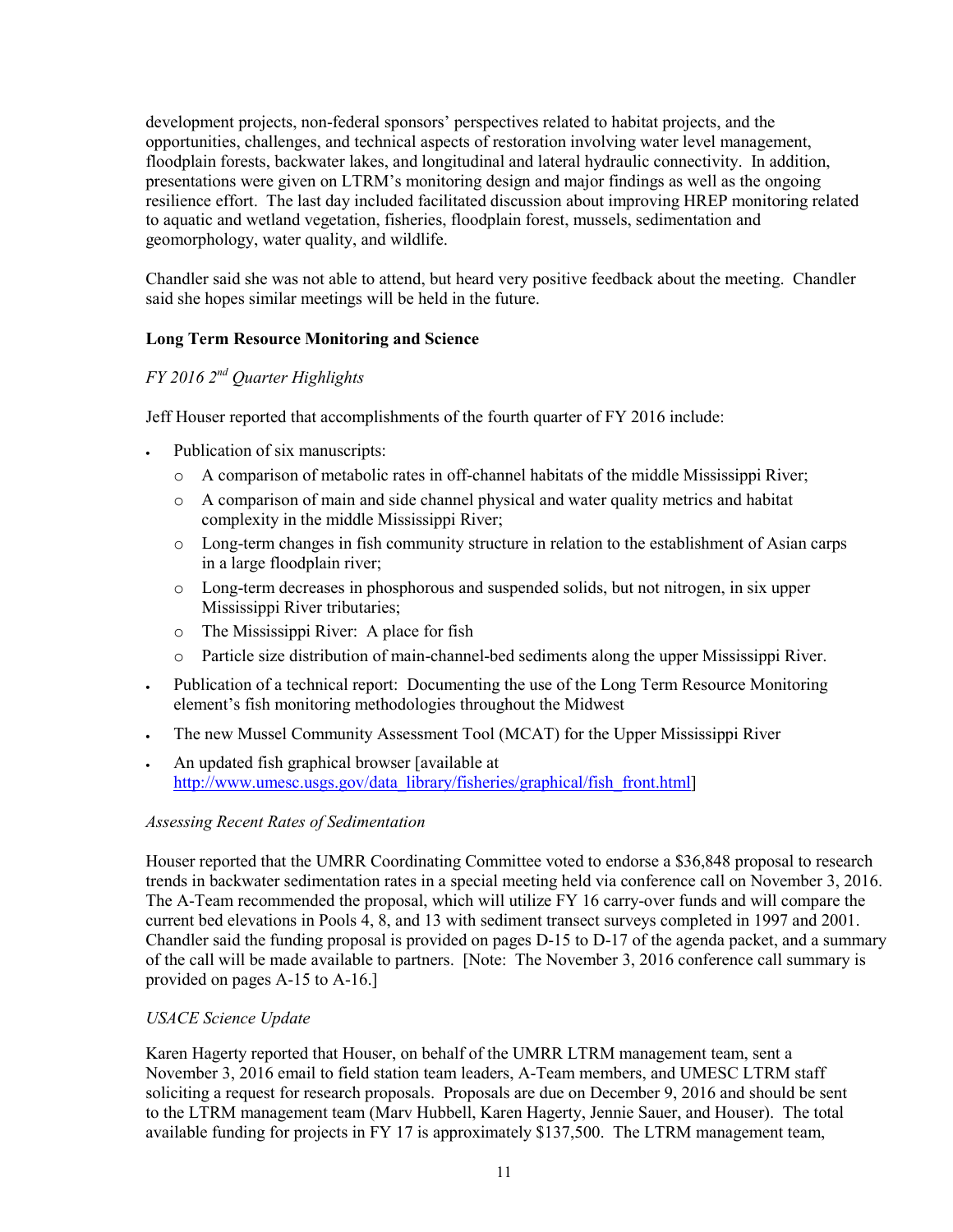with Shawn Giblin as the A-Team Chair observing, will review the proposals and present its recommendations to the UMRR Coordinating Committee at its February 8, 2016 quarterly meeting.

### *A-Team Report*

Shawn Giblin reported that A-Team's October 26, 2016 meeting included a series of presentations focused on answering questions related to how water velocity drives water quality and habitat outcomes. Giblin overviewed the major points of those presentations. The A-Team meeting also included programmatic updates and a discussion and consideration of proposed fish indicators. Giblin explained that the A-Team plans to discussed a revised version of the indicators in December and presenting the final recommendations to the UMRR Coordinating Committee at its February 8, 2016 meeting.

### *Science Highlight: Invasive Curly-leaf Pondweed Dynamics on the UMR*

Deanne Drake presented on recent findings suggesting that LTRM's sampling underestimates the abundance invasive curly-leaf pondweed in areas where it is somewhat abundant. Drake said Shawn Giblin and John Kalas were collaborators on the research project. Drake said the invasive curly-leaf pondweed (Potamogeton crispus) is a hardy, invasive species that has a very large range. Having existed in the UMRS for over 100 years, curly-leaf pondweed is now considered naturalized.

Drake explained the plant's phenology, and that its peak production occurs in May and begins to senesce in June. This shifted phenology is unique and unlike most other aquatic plants. It also means that the late summer LTRM sampling likely underestimates the presence of curly-leaf pondweed. Drake presented evidence of this occurrence and a possible way to correct abundance scores for greater accuracy.

Drake underscored the potential significance that curly-leaf pondweed may have in terms of reducing dissolved oxygen available for fish, particularly in winter conditions. LTRM sampling shows that the abundance of curly-leaf pondweed has been Eurasian watermilfoil since 2010; however, adjusting for the seasonal phenology, curly-leaf pondweed's abundance may have been significantly greater over the long term.

Drake said the primary goals of the curly-leaf pondweed research are to 1) develop a correction for the its abundance, 2) develop a greater understanding of its seasonal biomass and nitrogen-phosphorus standing stocks, and 3) describe seasonal patterns in dissolved oxygen and other water quality implications associated with its dense growth. Drake explained the research methods, saying that 30 sites were surveyed using LTRM sampling methods for aquatic vegetation and water quality in May, July, and October 2016. In addition, plant nutrient analyses were conducted.

Drake said the results indicate that LTRM sampling is not detecting curly-leaf pondweed in areas where it is not superabundant. However, defining a correction will require additional sampling. The best estimate at this point is that curly-leaf pondweed is underestimated by about forty percent. The current understanding of curly-leaf pondweed's biomass is poor, but with some understanding that its biomass is about one hundred times greater in early spring. In addition, its sequestration estimate in May is 1,200 kg to 70,000 kg for nitrogen and 160 to 8,300 kg for phosphorous. Drake said future research could explore the feedbacks between water clarity and aquatic vegetation in the winter.

## **Other Business**

## *Thank You to Janet Sternburg*

Robert Stout expressed sincere thanks to Janet Sternburg for her years of dedication and service to the UMRS ecosystem, representing Missouri's best interest and overall improving the programs and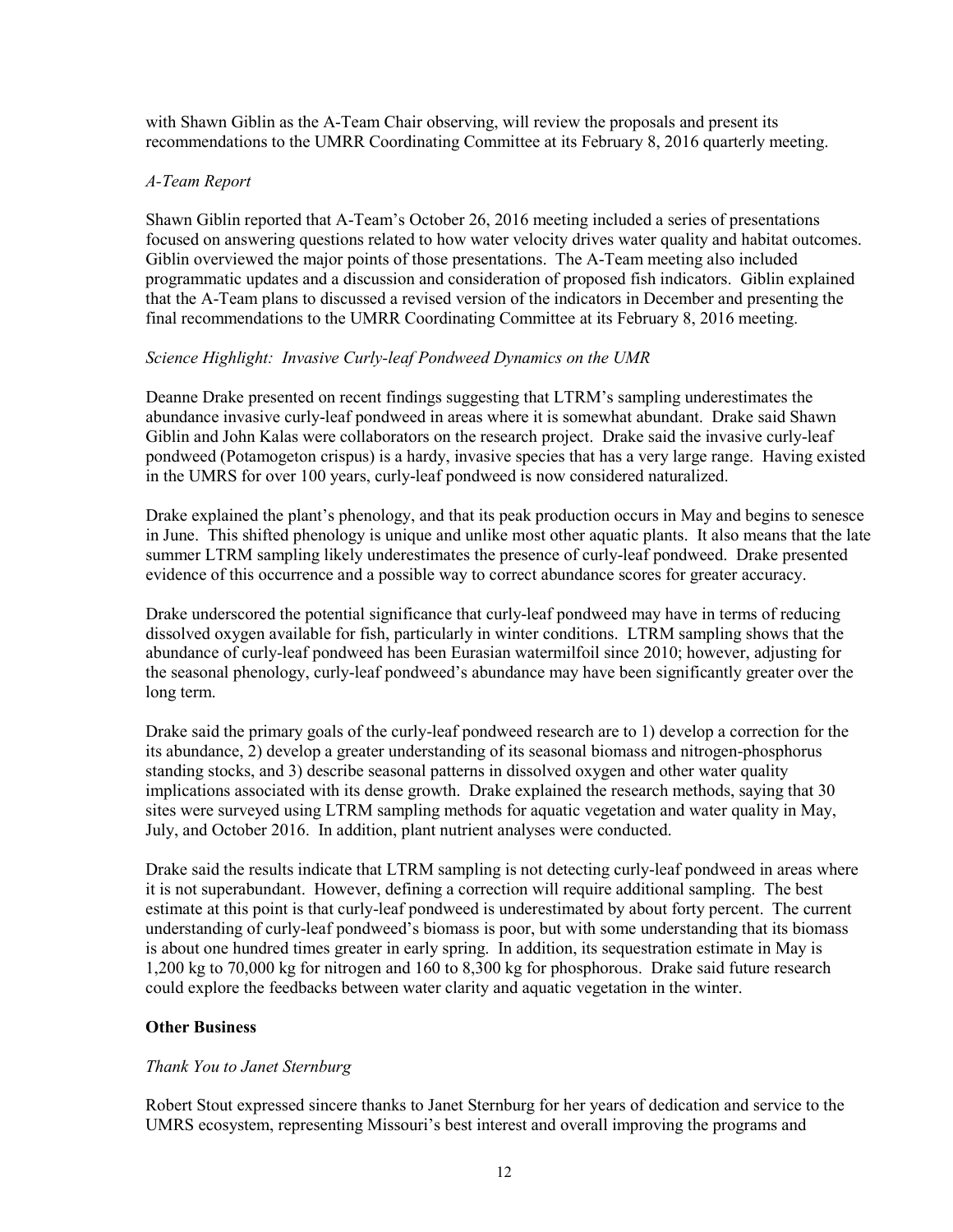projects that work to benefit fish and wildlife. As chair of the UMRBA Board, Stout awarded Sternburg with the Association's Certificate of Appreciation. He wished her all the best in her new endeavor. Sternburg said she has greatly appreciated being part of such a larger effort, with everyone working together to improve the ecological resources. UMRR is an incredible partnership where agencies can work through challenges and find solutions that are mutually beneficial. Sternburg said she will continue to be a champion for UMRR and the UMRS ecosystem in general.

### *Future Meetings*

The upcoming quarterly meetings are as follows:

- **February 2017 — Rock Island**
	- UMRBA quarterly meeting **—** February 7
	- **UMRR Coordinating Committee quarterly meeting — February 8**
- **May 2017 — St. Louis**
	- UMRBA quarterly meeting **—** May 23
	- **UMRR Coordinating Committee quarterly meeting — May 24**
- **August 2017 — La Crosse**
	- UMRBA quarterly meeting **—** August 8
	- **UMRR Coordinating Committee quarterly meeting — August 9**

With no further business, the meeting adjourned at 12:30 p.m.